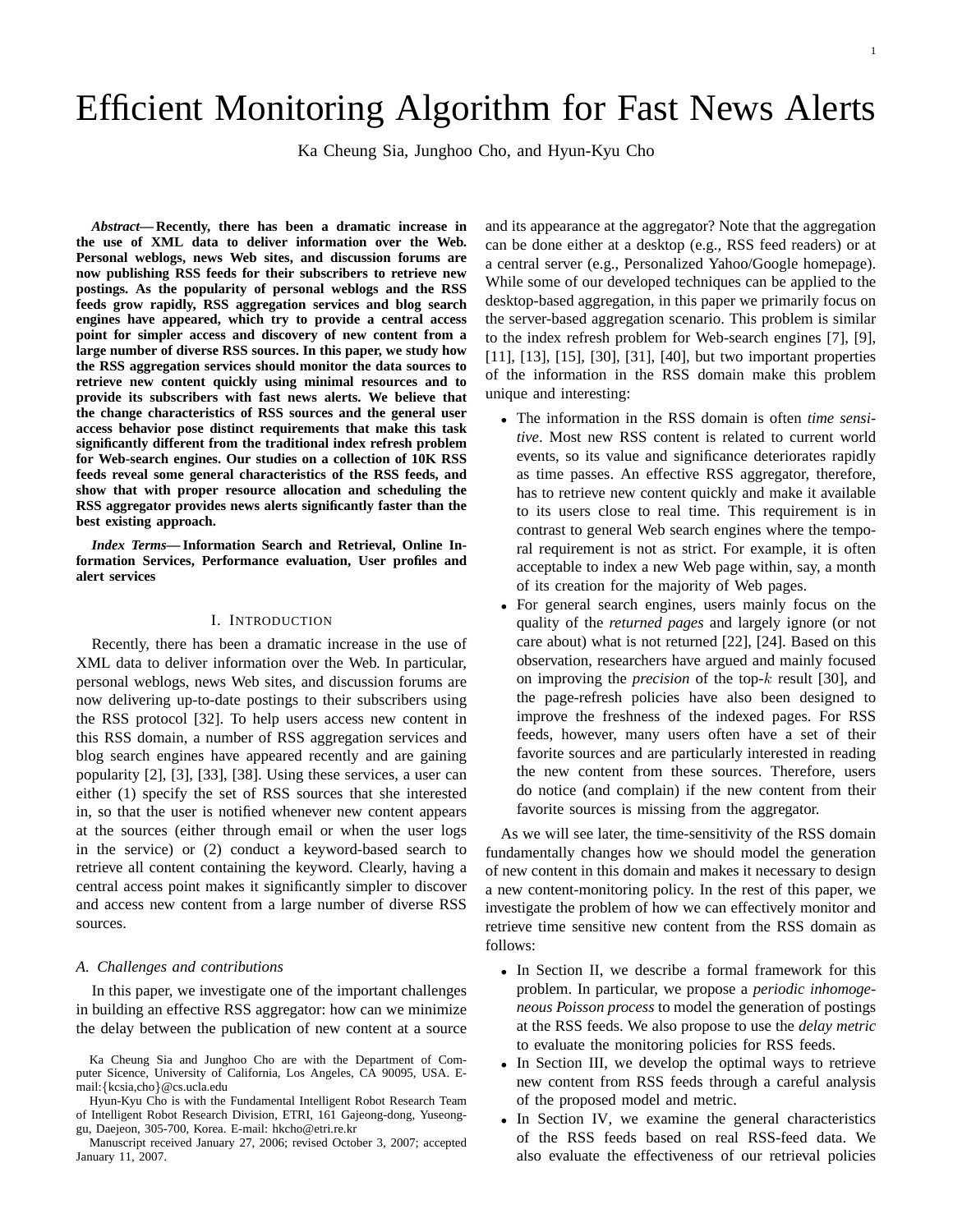

Fig. 1. Framework of an information aggregator.

using the data. Our experiments show that our policy significantly reduces the retrieval delay compared to the best existing policies.

Note that while our work is primarily motivated by our desire to aggregate the content from the RSS domain, our approach is general and independent of the particular type of the data source (e.g., whether we monitor the content from a general Web page or from an RSS feed) as we will see later. As long as the content is time sensitive and it is important to redownload the content frequently (say, more than once a day), the traditional homogeneous Poisson model for changes often does not hold anymore, which makes our new approach important.

#### II. FRAMEWORK

In Figure 1 we show the high-level architecture of an RSS aggregator. We consider a distributed information system that consists of n *data sources*<sup>1</sup> , a single *aggregator* and a number of *subscribers*. The data sources constantly generate new pieces of information referred to as new *postings*. We assume a *pull*-based architecture, where the aggregator periodically collects the most recent k postings from each source.<sup>2</sup> A subscriber, in turn, retrieves new postings from the aggregator.

*Resource constraints:* We assume that both the aggregator and the sources have limited computational and network resources for the retrieval of new postings. For example, the aggregator may have a dedicated T1 line that allows the aggregator to contact the sources up to one million times per day, or due to the limit of its networking stack, the aggregator may issue up to 500,000 HTTP requests per hour. In this paper, we model the resource constraint by assuming that the aggregator can contact the sources a total of  $M$  times in each period. (The notion of "period" will become clear when we discuss the posting generation model.)

<sup>1</sup>In here, one data source typically corresponds to a single RSS feed, but if multiple RSS feeds can be downloaded through one single HTTP connection to a Web server, they may be grouped together and be considered as one data source.

 $2k$  is typically in the range of 10–15

*Retrieval delay:* An effective RSS aggregator has to retrieve new postings from the sources quickly and make them available to its users with minimal delay. We formalize this notion of delay as follows:

DEFINITION 1 Consider a data source  $O$  that generates postings at times  $t_1, \ldots, t_k$ . We also use  $t_i$  to represent the posting itself generated at time  $t_i$  unless it causes confusion. The aggregator retrieves new postings from O at times  $\tau_1, \ldots, \tau_m$ . The delay associated with the posting  $t_i$  is defined as

$$
D(t_i) = \tau_j - t_i
$$

where  $\tau_j$  is the minimum value with  $t_i \leq \tau_j$ . The total delay of the postings from source  $O$  is defined as

$$
D(O) = \sum_{i=1}^{k} D(t_i) = \sum_{i=1}^{k} (\tau_j - t_i) \text{ with } t_i \in [\tau_{j-1}, \tau_j]. \qquad \Box
$$

It is also possible to use the metrics that have been widely used in the general search-engine research [7], [10], [13], such as *freshness* and *age*, by modeling the publication of new postings as *modifications* of a data source. For example, the freshness,  $F(O; t)$ , and age,  $A(O; t)$ , of a data source O at time instance  $t$  can be defined as

$$
F(O; t) = \begin{cases} 0 & \text{if } \exists t_i \in [\tau_j, t] \\ 1 & \text{otherwise} \end{cases}
$$

$$
A(O; t) = \begin{cases} t - t_m & \text{if } \exists t_i \in [\tau_j, t] \\ 0 & \text{otherwise} \end{cases}
$$

where  $\tau_j$  is the most recent retrieval time and  $t_m$  is the minimum of all  $t_i$ 's within  $[\tau_j, t]$ .

For illustration, we show an example evolution of delay, freshness and age in Figures 2(a), (b), and (c), respectively. The data source generates five postings at  $t_1, \ldots, t_5$  (marked by dashed lines). Two retrievals are scheduled by the aggregator at  $\tau_1$  and  $\tau_2$  (marked by solid lines). The vertical axes represent the delay, freshness, and age associated with the data source. Note that after the generation of  $t_2$ , the delay metric increases twice as rapidly as before, because two new postings,  $t_1$  and  $t_2$ , are pending at the source. In contrast, the age metric does not take into account that two pending postings and still increases at the constant same rate as before. Thus, we may consider our delay metric as an improved version of the age metric that takes into account multiple postings pending at a source, which we believe is more appropriate in the context of RSS feeds.

When multiple sources generate new postings, it may be more important to minimize the delay from one source than others. For example, if a source has more subscribers than others, it may be more beneficial to minimize the delay for this source. This difference in importance is captured in the following weighted definition:

DEFINITION 2 We assume each source  $O_i$  is associated with weight  $w_i$ . Then the total weighted delay observed by the aggregator,  $D(A)$ , is defined as

$$
D(A) = \sum_{i=1}^{n} w_i D(O_i)
$$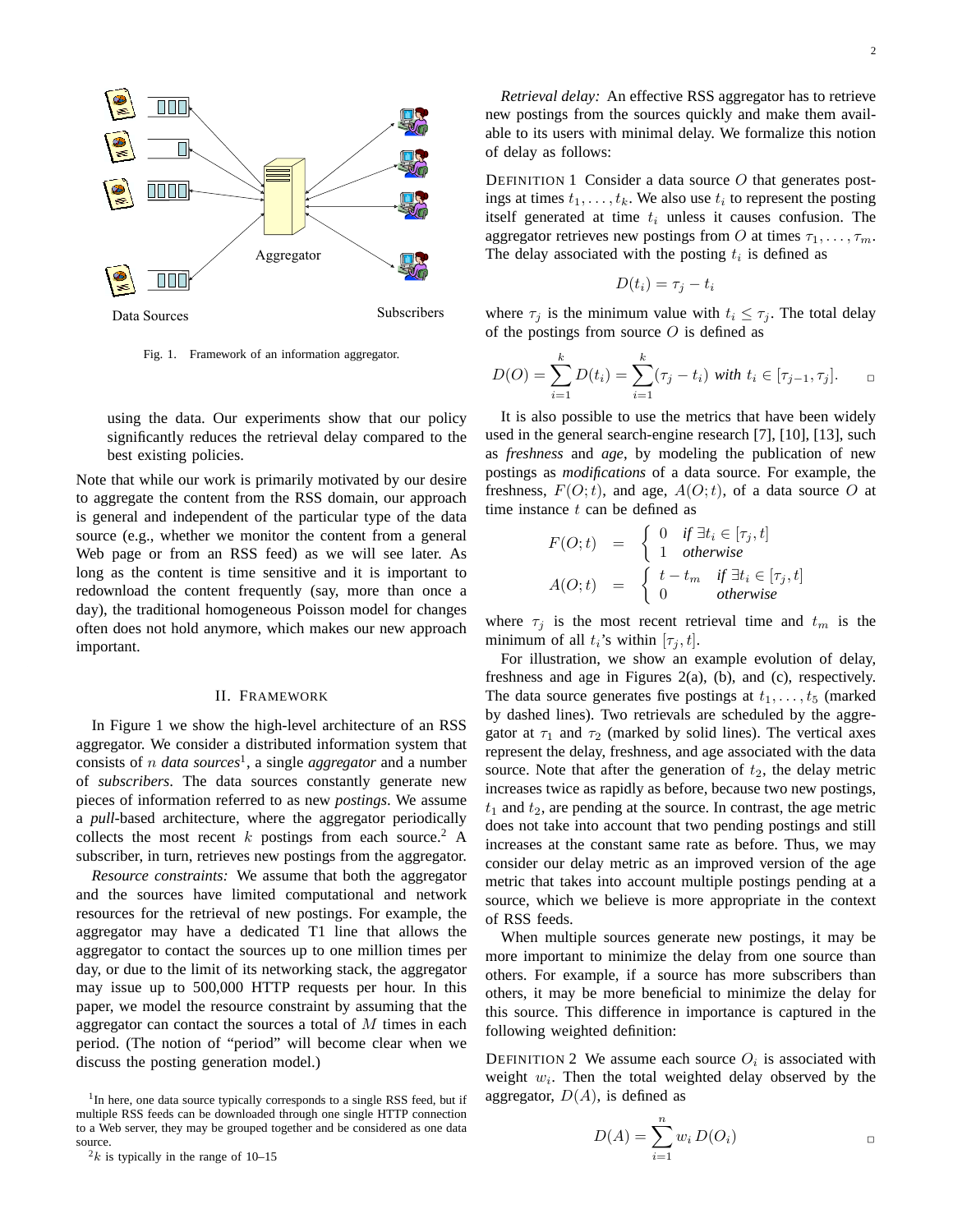

Fig. 2. Illustration of the delay, freshness, and age metrics

*Delay minimization problem:* We use  $t_{ij}$  to represent the *j*th posting generation time at  $O_i$  and  $\tau_{ij}$  to refer to the time of the jth retrieval from  $O_i$  by the aggregator. Given the definitions, we can formalize the problem of delay minimization as follows:

PROBLEM 1 Given the posting generation times  $t_{ij}$ 's, find the  $\sum_{i=1}^{n} w_i D(O_i)$  under the constraint that the aggregator can retrieval times  $\tau_{ij}$ 's that minimize the total delay  $D(A)$  = schedule a total of  $M$  retrievals.

#### *A. Posting generation model*

In practice, the aggregator does not know the future posting generation times  $t_{ij}$ 's. Therefore, to solve the delay minimization problem, the aggregator has to *guess* the future posting times based on the *past* posting pattern of each source.

In the context of general Web search engines, researchers have proposed that a *homogeneous* Poisson process with a rate  $\lambda$  is a good model to be used [7], [10]. Roughly, a homogeneous Poisson process is a stateless and time-independent random process, where new postings always appear at a *constant* rate  $\lambda$  regardless of the time [37]. A number of studies [7], [10] show that this model is appropriate especially when the time granularity is longer than one month. For example, Figure 3(a) shows the total number of postings appearing in roughly 10,000 RSS feeds that we monitored (more details of this dataset is described in the experiment section). The horizontal axis is the time, and the vertical axis shows the number of postings appearing in each week of the monitoring period. While there are small fluctuations, the total number of new postings in each week is reasonably stable at roughly 180,000 postings, which matches with the homogeneous Poisson assumption. Formally, this assumption can be stated as  $\lambda(t) = \lambda$ , where the posting generation rate at time t,  $\lambda(t)$ , is constant and independent of time t. Based on this homogeneous model, researchers have derived the optimal re-download algorithms for Web crawlers [10], [13].

Unfortunately, when the time granularity is much shorter than one month, there exists strong evidence that the homo-







(b) Hourly posting rate

Fig. 3. Posting rate at different resolution.

geneous Poisson model is no longer valid [4], [17], [20]. In Figure 3(b), for example, we show the total number of postings appearing in the same RSS feeds when we count the number at a granularity of two hours. From the figure, it is clear that at this time granularity, the time-independence property of the homogeneous Poisson model does not hold. The posting rate goes through wide fluctuation depending on the time of the day and the day of the week. The graph also shows a certain level of periodicity in the posting rates. During the day, there are a significantly higher number of postings than at night. Similarly, there are more activities during the weekdays than on weekends. Based on this observation, we propose to use an *inhomogeneous* Poisson model, where the posting rate  $\lambda(t)$ changes over time. Depending on whether similar patterns of  $\lambda(t)$  values are repeated over time, this model can be further classified into one of the following:

1) *Periodic inhomogeneous Poisson model*: We assume that the same  $\lambda(t)$  values are repeated over time with a period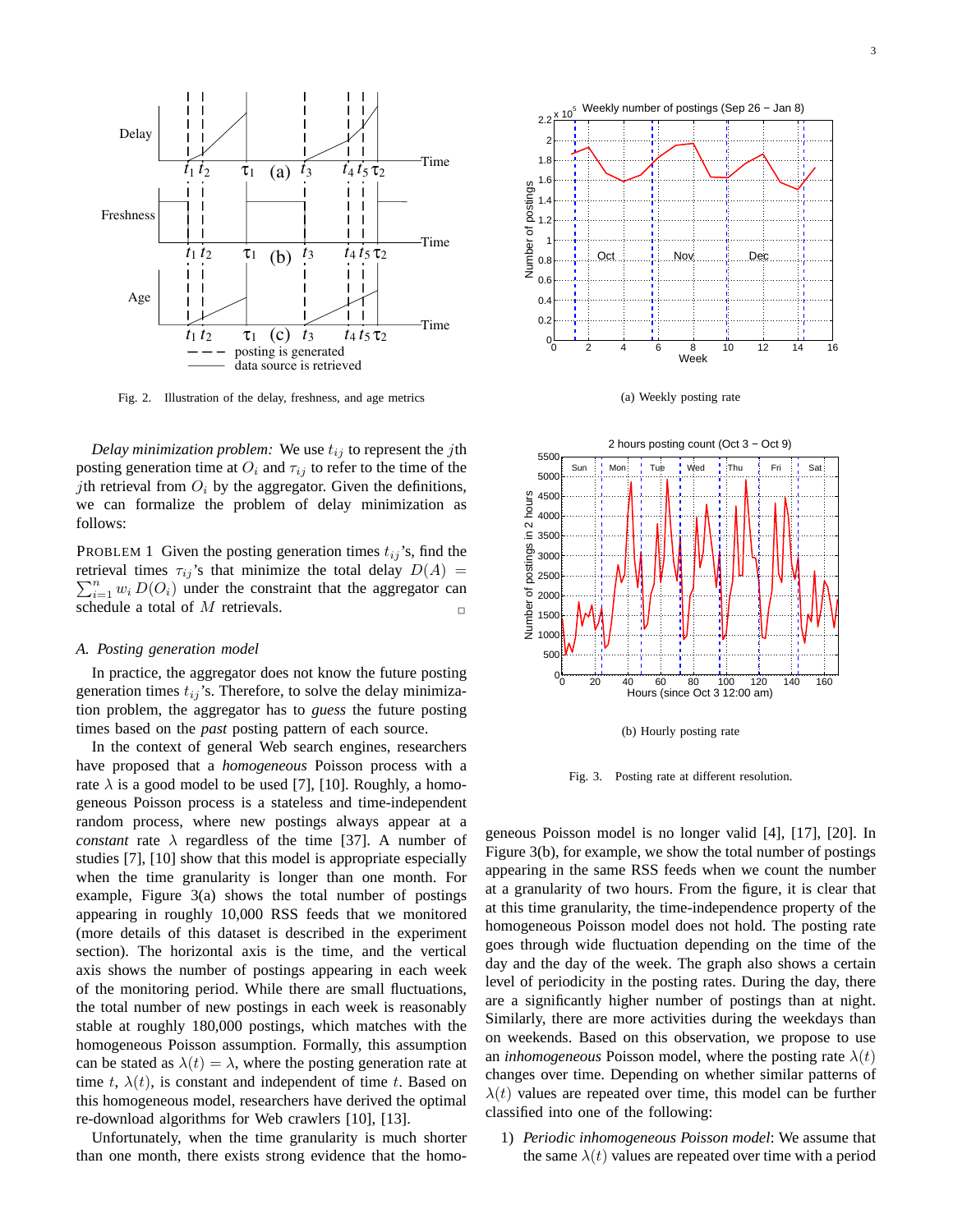of T. That is,  $\lambda(t) = \lambda(t - nT)$  for  $n = 1, 2, \ldots$ This model may be a good approximation when similar rate patterns are repeated over time, such as the burst of activities during the day followed by a period of inactivity at night.

2) *Non-periodic inhomogeneous Poisson model*: This is the most general model where no assumption is made about the periodicity in the changes of  $\lambda(t)$ . That is, there exists no T that satisfies  $\lambda(t) = \lambda(t - nT)$ .

Given the periodicity that we observe in the RSS posting pattern and the strict temporal requirement for the retrieval of new postings from RSS feeds, we mainly use the periodic inhomogeneous Poisson model in the rest of this paper.

# *B. Expected retrieval delay*

Since the aggregator does not know the exact times at which new postings are generated, it can only estimate the *expected* delay based on the posting generation model of a source. In general, the expected delay can be computed as follows under the general inhomogeneous Poisson model:

**LEMMA 1** For a data source O with the rate  $\lambda(t)$ , the total *expected delay for the postings generated within*  $[\tau_{j-1}, \tau_j]$  *are as follows:*

$$
\int_{\tau_{j-1}}^{\tau_j} \lambda(t) (\tau_j - t) dt.
$$

*Proof:* During a small time interval dt at time t,  $\lambda(t)dt$ postings are generated. Since these postings are retrieved at time  $\tau_j$ , their associated delays are  $\tau_j - t$ . Therefore, the total delay of the postings generated between  $\tau_{j-1}$  and  $\tau_j$  is  $\int_{\tau_{j-1}}^{\tau_j} \lambda(t)(\tau_j-t)dt$ .

For the simpler homogeneous Poisson model, the above formula is simplified to the following formula.

COROLLARY 1 *When the posting rate remains constant at* λ *within the time period*  $[\tau_{j-1}, \tau_j]$ *, the total expected delay for postings generated within this period is*

$$
\frac{\lambda(\tau_j-\tau_{j-1})^2}{2}.
$$

The expected delays computed above will be used in the next section when we investigate optimal retrieval policy used by the aggregator.

# III. RETRIEVAL POLICY

We now study how the aggregator should schedule the M retrieval points  $\tau_{ij}$ 's to minimize the total expected delay. We approach this scheduling problem in two steps:

- *Resource allocation*: Given n data sources and a total of  $M$  retrievals per period  $T$ , the aggregator first decides *how many times* it will contact individual source  $O_i$ . This decision should be made based on how frequently new postings appear in each source and how important each source is.
- *Retrieval scheduling*: After the aggregator decides how many times it will contact  $O_i$  per T, it decides exactly *at what times* it will contact  $O_i$ . For example, if the

aggregator has decided to contact  $O_1$  twice a day, it may either schedule the two retrieval points at uniform intervals (say, one at midnight and one at noon) or it may schedule both retrievals during the day when there are likely to be more new postings.

In Section III-A, we start with the resource-allocation problem. We then study the retrieval scheduling problem in Section III-B. As far as we know, our work is the first study to develop optimal solutions for the retrieval-scheduling problem for Web sources, while similar resource-allocation problems have been studied before (e.g., [7], [9], [13]) albeit under a different metric. Finally in Section III-C, we go over techniques to obtain accurate estimate of posting rates and patterns from past history.

# *A. Resource-allocation policy*

Our task in this section is to allocate the  $M$  retrievals among the data sources to minimize the total expected delay. For this task, we use the simple homogeneous Poisson process model because the resource allocation is done based on the *average posting generation rate* and the *weight of each source*, both of which are adequately captured by the homogeneous Poisson model. The more complex inhomogeneous model will be used later when we consider the retrieval-scheduling problem.

Our main result for this resource-allocation problem is summarized in the following theorem, which shows that the optimal allocation of resources to a source  $O_i$  should be proportional to the square root of the product of its posting rate  $\lambda_i$  and its importance  $w_i$ .

**THEOREM 1 Consider data sources**  $O_1, \ldots, O_n$ , where  $O_i$ *has the posting rate*  $\lambda_i$  *and the importance weight*  $w_i$ *. The aggregator performs a total of* M *retrievals per each period* T*.*

*Under this scenario, the weighted total delay of postings,*  $D(A) = \sum_{i=1}^{n} w_i D(O_i)$ , becomes minimum when the source  $O_i$  is contacted at a frequency proportional to  $\sqrt{w_i\lambda_i}$ . That *is,* m<sup>i</sup> *, the optimal number of retrievals per each period for*  $O_i$ , is given by

$$
m_i = k\sqrt{w_i\lambda_i} \tag{1}
$$

.

where *k* is a constant that satisfies  $\sum_{i=1}^{n} k \sqrt{w_i \lambda_i} = M$ .

*Proof:* We consider the data source  $O_i$  that is retrieved  $m_i$  times per day. Under the homogeneous Poisson model, we can show that  $D(O_i)$ , the total delay of postings from  $O_i$ , is minimum when the retrievals are scheduled at the uniform interval.<sup>3</sup> In this case,  $D(O_i) = \frac{\lambda_i T^2}{2m_i}$  $\frac{\lambda_i T^2}{2m_i}$ , and the total weighted delay,  $D(A)$ , is

$$
D(A) = \sum_{i=1}^{n} \frac{\lambda_i w_i T^2}{2m_i}
$$

 $D(A)$  can be minimized by using the Lagrange multiplier method.

$$
\frac{\partial D(A)}{\partial m_i} = -\frac{\lambda_i w_i T^2}{2m_i^2} = -\mu.
$$

<sup>3</sup>This proof follows from a special case of the Cauchy's inequality stating that sum of squares are always less then square of sums and equality holds when all numbers are equal.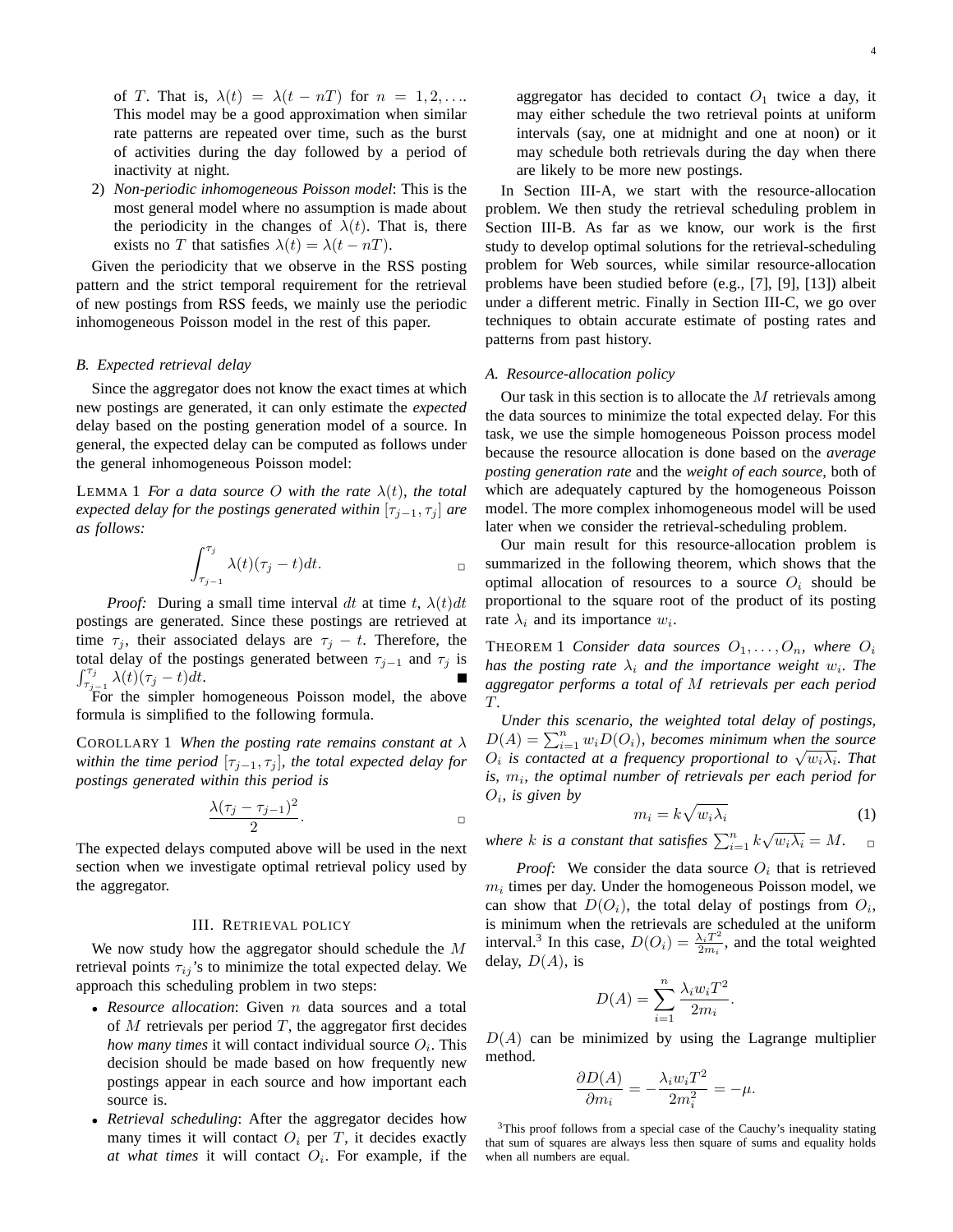If we rearrange the above equation, we get

$$
m_i = \sqrt{\lambda_i w_i T^2 / 2\mu} = k \sqrt{\lambda_i w_i}.
$$

As we can see from the solution, the optimal resource allocation can be computed simply by multiplying the posting rate of each source with k, which can be computed from  $w_i$ 's and  $\lambda_i$ 's. Therefore, the complexity of computing the optimal resource-allocation policy is linear with the number of data sources.

# *B. Retrieval-scheduling policy*

We have just discussed how to allocate resources to data sources based on their weights and average posting rates. Assuming that postings are retrieved  $m$  times from the source O, we now discuss exactly at what times we should schedule the m retrievals. Clearly, this decision should be based on what time of the day the source is expected to generate the largest number of postings, so we now use the periodic inhomogeneous Poisson model to capture the daily fluctuation in the posting generation rate.

To make our discussion easy to follow, we start with a simple case when only one retrieval is allocated per period in Section III-B.1. We then extend our analysis to a more general case in Section III-B.2.

*1) Single retrieval per period:* Consider a data source O at the periodic posting rate  $\lambda(t) = \lambda(t - nT)$ . The postings from O are retrieved only once in each period T. The following theorem shows that the best retrieval time is when the instantaneous posting rate  $\lambda(t)$  equals the average posting rate over the period T.

THEOREM 2 *A single retrieval is scheduled at time* τ *for a data source with the posting rate*  $\lambda(t)$  *of period* T. Then, when *the total delay from the source*  $D(O)$  *is minimized,*  $\tau$  *satisfies the following condition:*

$$
\lambda(\tau) = \frac{1}{T} \int_0^T \lambda(t) dt \qquad \left( \text{and } \frac{d\lambda(\tau)}{d\tau} < 0 \right). \tag{2}
$$

*Proof:* Without loss of generality, we consider only the postings generated within a single interval  $[0, T]$ . We use the notation  $D(\tau)$  to represent the delay when the retrieval is scheduled at  $\tau$ . The postings generated between  $[0, \tau]$  are retrieved at  $\tau$ , so their delay is  $\int_0^{\tau} \lambda(t) (\tau - t) dt$ . The postings generated between  $[\tau, T]$  are retrieved in the next interval at time  $T + \tau$ , so their delay is  $\int_{\tau}^{T} \lambda(t) (T + \tau - t) dt$ . Therefore,

$$
D(\tau) = \int_0^{\tau} \lambda(t)(\tau - t)dt + \int_{\tau}^T \lambda(t)(T + \tau - t)dt
$$
  
=  $T \int_{\tau}^T \lambda(t)dt + \int_0^T \lambda(t)(\tau - t)dt.$ 

 $D(\tau)$  is minimum when

$$
\frac{dD(\tau)}{d\tau} = -T\lambda(\tau) + \int_0^T \lambda(t)dt = 0
$$

and  $\frac{d^2D(\tau)}{d\tau^2} = -T \frac{d\lambda(\tau)}{d\tau} > 0$ . After rearranging the expressions, we get Equation 2.



Fig. 4. A data source going through periods of high activity and low activity

We illustrate the implication of the theorem using a simple example.

EXAMPLE 1 Figure 4 shows a data source that goes through a period of high activity,  $\lambda(t) = 1$ , during  $t \in [0, 1]$  and a period of low activity,  $\lambda(t) = 0$ , during  $t \in [1, 2]$ . The same pattern is repeated after  $t = 2$ . Its postings are retrieved once in each period.

According to our theorem, the retrieval should be scheduled at  $t = 1$  when the  $\lambda(t)$  changes from 1 to 0 and takes the average value  $\lambda(t) = 0.5$ . This result matches our intuition that the retrieval should be scheduled right after a period of high activity. The expected total delay in this case is  $\frac{1}{2}$ . Compared to the worst case when the retrieval is scheduled right before a period of high activity (i.e.,  $\tau = 0$ ) we get a factor of 3 improvement. Compared to the average case, we get a factor of 2 improvement.  $\Box$ 

*2) Multiple retrievals per period:* Now, we generalize the scenario and consider the case when multiple retrievals are scheduled within one period.

THEOREM 3 *We schedule m retrievals at time*  $\tau_1, \ldots, \tau_m$  *for a data source with the posting rate*  $\lambda(t)$  *and periodicity* T. *When the total delay is minimized, the*  $\tau_j$ *'s satisfy the following equation:*

$$
\lambda(\tau_j)(\tau_{j+1} - \tau_j) = \int_{\tau_{j-1}}^{\tau_j} \lambda(t)dt,\tag{3}
$$

*where*  $\tau_{m+1} = T + \tau_1$  *(the first retrieval point in the next interval)* and  $\tau_0 = \tau_m - T$  *(the last retrieval point in the previous interval).* 

*Proof:* Without loss of generality, we consider the expected total delay in postings generated between  $\tau_1$  and  $T + \tau_1$ :

$$
D(O) = \sum_{i=1}^{m} \int_{\tau_i}^{\tau_{i+1}} \lambda(t) (\tau_{i+1} - t) dt
$$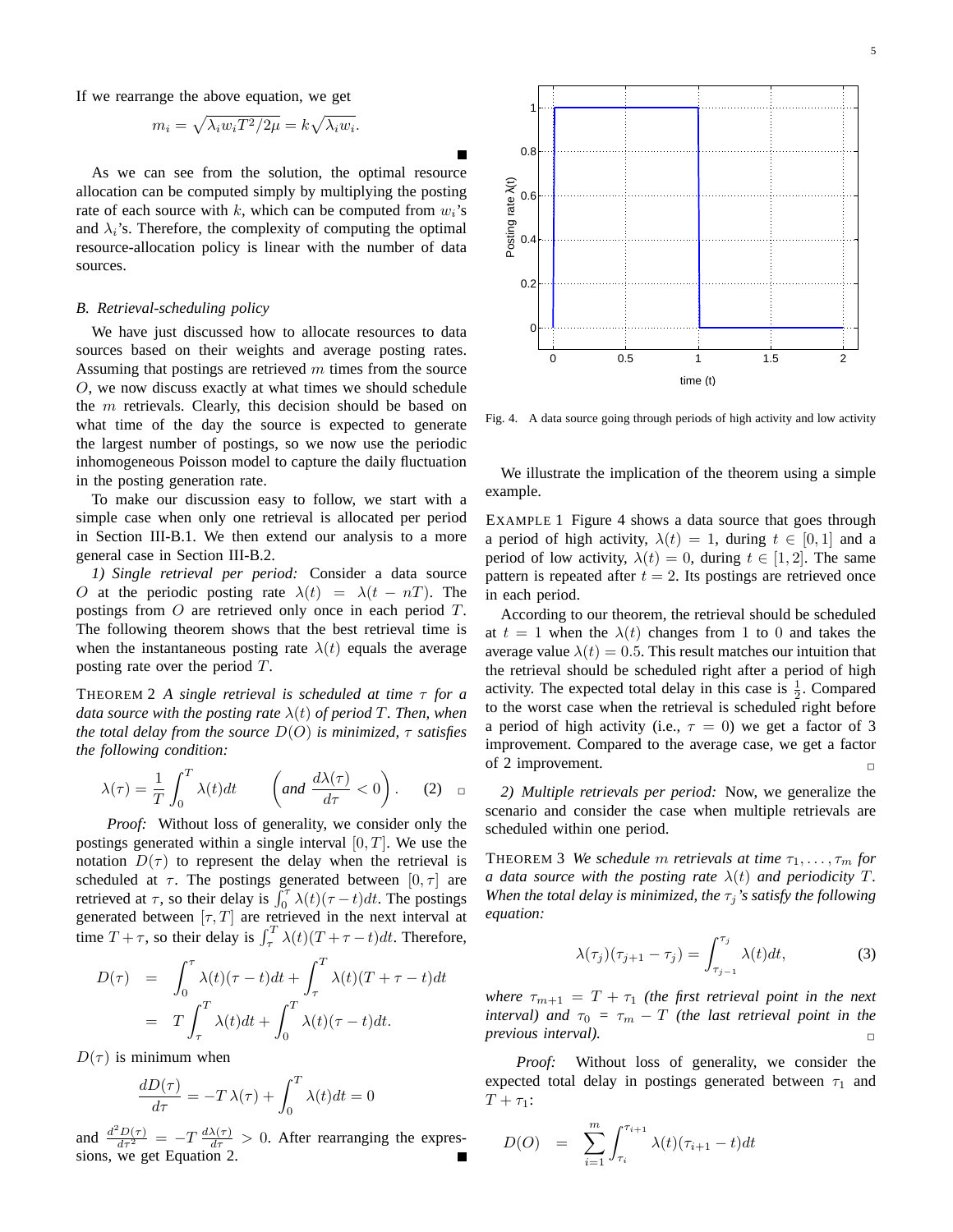

Fig. 5. The optimal schedule for 6 retrievals per period for data source with posting rate  $\lambda(t) = 2 + 2 \sin(2\pi t)$ .

$$
= \sum_{i=1}^{m} \left( \tau_{i+1} \int_{\tau_i}^{\tau_{i+1}} \lambda(t) dt \right) - \int_{\tau_1}^{T+\tau_1} \lambda(t) dt
$$

$$
= \sum_{i=1}^{m} \left( \tau_{i+1} \int_{\tau_i}^{\tau_{i+1}} \lambda(t) dt \right) - \int_0^T \lambda(t) t dt.
$$

Then  $D(O)$  is minimum when  $\frac{\partial D}{\partial \tau_j}$  for every  $\tau_j$ :

$$
\frac{\partial D}{\partial \tau_j} = \int_{\tau_{j-1}}^{\tau_j} \lambda(t) dt + \tau_j \lambda(\tau_j) - \tau_{j+1} \lambda(\tau_j) = 0.
$$

By rearranging the above expression, we get Equation 3.

We illustrate the graphical meaning of the theorem using an example.

EXAMPLE 2 Figure 5 shows a data source with the posting rate  $\lambda(t) = 2 + 2\sin(2\pi t)$ . Postings are retrieved from the source 6 times in one period. We assume that we have decided up to the  $j^{th}$  retrieval point, and need to determine the  $(j+1)^{th}$ point. Note that the right-hand side of Equation 3 corresponds to the dark-shaded area in Figure 5. The left-hand side of the equation corresponds to the light-shaded area of Figure 5. The theorem states that the total delay is minimized when  $\tau_{i+1}$  is selected such that the two areas are the same.

The above theorem states the necessary conditions of the optimal solution. Based on this result, we may use one of the following two methods in computing the optimal schedule once we know the  $\lambda(t)$  of a source.

1) *Exhaustive search with pruning*: Once the first two retrieval points are determined, the remaining retrieval points are derived automatically from Equation 3. Therefore, all possible plans are evaluated by exhaustively trying all choices for the first two retrieval points (assuming a certain level of discretization in the time). We can then choose the plan with the minimum delay from only the combinations of all first two retrieval points. Assuming that the the time is discretized into  $k$  intervals, the cost of exhaustively searching all possible combination of two initial points is  $O(k^2)$ .

2) *Iterative refinement*: Initially, we place all retrieval points at uniform intervals. We then iteratively adjust the retrieval points by comparing the areas below the graph. For example, if the dark area in Figure 5 is larger than the light area, we move  $\tau_i$  slightly to the left to compensate for it. We repeat the adjustment until the retrieval points converge or subsequent adjustments are below a certain threshold.<sup>4</sup>

In our experiments, we find that both methods lead to reasonable performance in finding the optimal retrieval points when a time granularity of 5 minutes is used for exhaustive search with pruning. For the experiments described afterwards, we compute the optimal retrieval schedule by the exhaustive search with pruning method.

# *C. Learning posting rates and patterns*

In order to implement the resource allocation and retrieval scheduling policies, the aggregator has to learn the average posting rate and the posting pattern  $\lambda(t)$  of each source. Assuming that they do not change rapidly over time, we may estimate them by observing the source for a period of time and use the estimation in determining the optimal monitoring policies.

Measuring the posting rate can be done simply by counting the total number of postings generated within a particular learning period and dividing it by the length of the period. Learning the continuous posting pattern  $\lambda(t)$  is more difficult, because we are observing discrete events of posting generation. Therefore, we first count the number of hourly postings at every source and build a daily histogram of hourly postings for the sources. We then overlap the daily histograms for  $k$ -week data for each source and obtain a graph similar to Figure 11. This discrete posting histogram is then approximated by a continuous function of  $\lambda(t)$  through interpolation by using, say, a  $i^{th}$  degree polynomial function.

Note that there exists a clear tradeoff in deciding how long we choose to monitor a source to estimate  $\lambda(t)$ ; if the length is too short, the estimated  $\lambda(t)$  may be inaccurate due to the randomness in the posting generation. However, if it is too long and if the posting pattern itself changes over time, the estimated  $\lambda(t)$  will become obsolete by the time we obtain it (making the monitoring policy based on the estimated  $\lambda(t)$ ineffective). Later in the experiment section, we evaluate the impact of the length of estimation on the effectiveness of the policies and empirically determine the optimal estimation period.

#### IV. EXPERIMENTS

In this section, we show some statistics of the collected RSS feeds data and the result from the performance evaluation of our retrieval policies.

<sup>4</sup>More precise formulations on how much we need to shift the retrieval points are given in the extended version of this paper [36].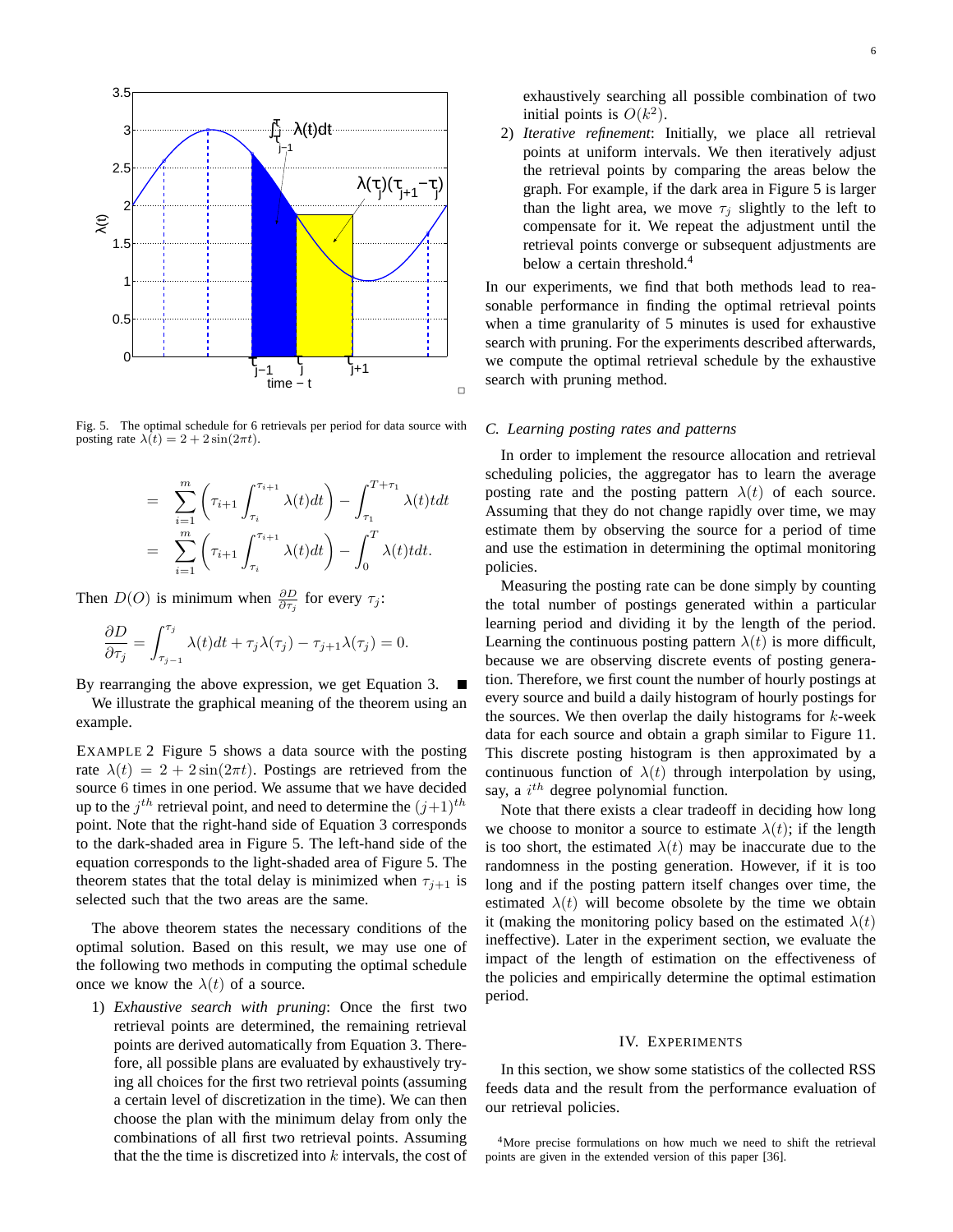#### *A. Description of dataset*

RSS feeds are essentially XML documents published by Web sites, news agents, or bloggers to ease syndication of their Web site's contents to subscribers. Figure 6 shows a typical RSS feed. It contains different postings in the  $\langle$ **item** $\rangle$  tag and summaries in the  $\langle$ **description** $\rangle$  tag. Each posting is associated with a timestamp  $\langle$ **dc:date** $\rangle$ , stating when it was generated. The postings are arranged in the reverse chronological order where new postings are prepended in the front and old postings are pushed downwards and removed. For the majority of current implementations, an RSS feed contains the most recent 10 or 15 postings. New postings are added to the feed at any time without notifying their subscribers; thus, the subscribers have to poll the RSS feeds regularly and check for updates. The set of data used comes from a list of 12K RSS feeds listed in http://www.syndic8.com that include time of posting within the RSS. They were downloaded 4 times a day between September 2004 and December 2004. Out of the 12K feeds, 9,634 (about 80%) feeds have at least one posting within this monitoring period. We focus on this subset of 9,634 RSS feeds in the following experiments. The range of the topics covered by this set of RSS feeds is quite diverse and the feeds are originating from about five thousand domains. Table I shows some of the frequent domains where these RSS feeds originate from.

| - <rdf:rdf></rdf:rdf>                                                                                                                                                  |
|------------------------------------------------------------------------------------------------------------------------------------------------------------------------|
| <channel about="http://slashdot.org/" rdf:=""></channel>                                                                                                               |
| - <image about="http://images.slashdot.org/topics/topicslashdot.gif" rdf:=""/><br><title>Slashdot</title>                                                              |
| - <url></url>                                                                                                                                                          |
| http://images.slashdot.org/topics/topicslashdot.gif                                                                                                                    |
| $<$ /url $>$                                                                                                                                                           |
| <link/> http://slashdot.org/                                                                                                                                           |
|                                                                                                                                                                        |
| - <item rdf:about="http://slashdot.org/article.pl?sid=05/06/21/2238256&amp;from=rss"><br/><title>Legal Music Downloads At 35%, Soon To Pass Piracy</title></item>      |
| $ <$ link $>$                                                                                                                                                          |
| http://slashdot.org/article.pl?sid=05/06/21/2238256&from=rss                                                                                                           |
| $<$ /link $>$                                                                                                                                                          |
| - <description></description>                                                                                                                                          |
| bonch writes "Entertainment Media Research released a study stating that 35% of<br>strategic milestone with the population of legal downloaders close to exceeding tha |
|                                                                                                                                                                        |
| <dc: creator="">timothy</dc:>                                                                                                                                          |
| <dc: date="">2005-06-22T02:00:00+00:00</dc:>                                                                                                                           |
| <dc: subject="">music</dc:>                                                                                                                                            |
| <slash: department="">cars-surpass-buggies</slash:>                                                                                                                    |
| <slash: section="">mainpage</slash:>                                                                                                                                   |
| <slash: hitparade="">39,39,27,17,1,0,0</slash:>                                                                                                                        |
| <slash: comments="">39</slash:>                                                                                                                                        |
|                                                                                                                                                                        |
|                                                                                                                                                                        |

Fig. 6. A sample RSS feed

In Figure 7 we show the distribution of posting rates among the 9,634 RSS feeds, with the x-axis being the number of postings generated within three months and the y-axis being the number of feeds at the given rate. Both axes are shown in log scale. Within the 3 months, 3,116 feeds have generated one or more postings per day on average. The distribution roughly follows a straight line in the log-log scale plot, which suggests that it follows a power-law distribution.<sup>5</sup>

| Count             | Domain                 |
|-------------------|------------------------|
| $11\overline{33}$ | scotsman.com           |
| 209               | www.rss-job-feeds.org  |
| 154               | newsroom.cisco.com     |
| 138               | www.employmentspot.com |
| 118               | blogs.msdn.com         |
| 109               | radio.weblogs.com      |
| 88                | feedster.com           |
| 83                | www.computerworld.com  |
| 79                | www.sportnetwork.net   |
|                   | abclocal.go.com        |

TABLE I

TOP 10 DOMAINS HOSTING THE RSS FEEDS IN THE DATASET.



Fig. 7. Distribution of posting rate of 9,634 RSS feeds

# *B. Effectiveness of our policy*

In this section, we evaluate the potential improvement of our proposed policy by comparing it against the best policies in the literature. In particular, we compare the *total weighted delay* D(A) (Definition 2 in Section II) achieved by our policy against that of the age-based optimal crawling policy in [9]. 6 Since both policies have to know the average posting rate of each source, we first learn the rates from the first twoweek data and simulate the policies on the remaining 11-week data using the learned posting rates.<sup>7</sup> We assign equal weights to all sources because we want to evaluate the improvement from our accurate modeling of the posting generation at the sources, which is the main focus of this paper. For our policy, we employ both resource-allocation and retrieval-scheduling policies.

The results from these experiments are shown in Figure 8. The horizontal axis represents the resource constraint for a given experiment. More precisely, it shows the *average retrieval interval* per source (i.e., 11 weeks divided by M/n,

<sup>7</sup>The choice of the two-week estimation window is explained later in Section IV-C.

 $5A$  curve fit of the data indicates the best matching power-law curve is  $y = ax^b$ , with  $a \approx 376$  and  $b \approx -0.78$ .

<sup>&</sup>lt;sup>6</sup>Reference [9] describes two policies, one for the freshness metric and the other for the age metric. Since the result from the age-based policy outperforms the freshness-based policy by several orders of magnitude, we only show the age-based policy in our comparison.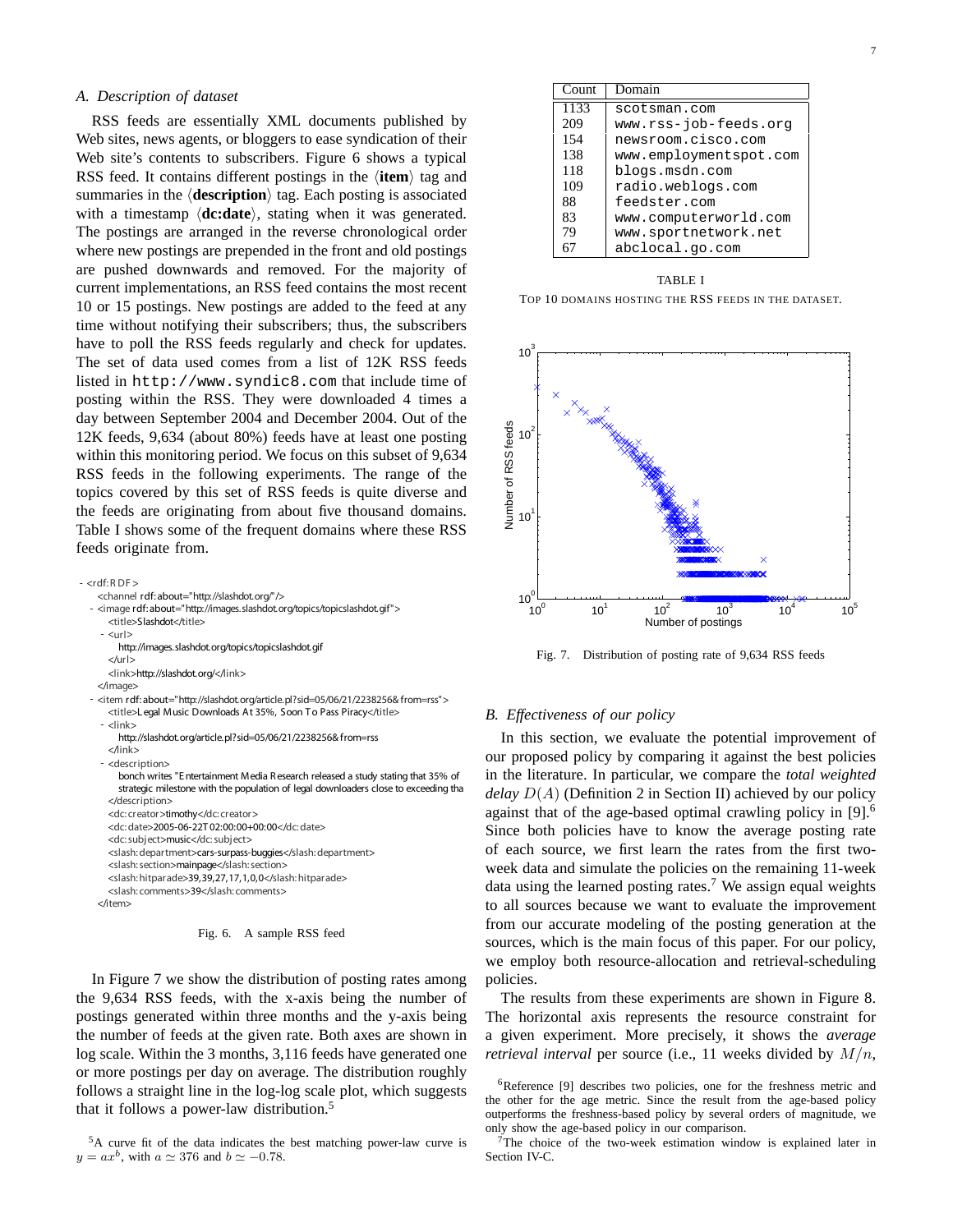where  $M$  is the total number of retrievals and  $n$  is the number of sources). Note that even when the average retrieval interval is the same, the actual retrieval points for each source are different under the two policies due to their different optimization approach.

The vertical axis represents the retrieval delay of postings under each policy at the given resource constraint. More formally, it shows the *average delay*, which is the total delay  $D(A)$  divided by the total number of postings generated by all sources. We believe that reporting the average delay makes the numbers easier to interpret.



Fig. 8. Comparison with CGM03 policy

From the figure, we can see that our policy clearly outperforms CGM03; in general, CGM03 gives 35% longer delay than our policy. Also note that the average delay is significantly shorter than half of the average retrieval interval, which is the expected delay when no optimization is performed. For example, when the average retrieval interval is 10 hours, the average delay is less than 3 hours under our policy, which is more than 2 hours shorter than 5-hour expected delay with no optimization.

*Contribution of individual policy:* To investigate further how much improvement we get from each of our two optimizations (i.e., the resource-allocation policy in Section III-A and the retrieval-scheduling policy Section III-B), we now compare the average delay of the following four policies:

- 1) *Uniform scheduling*: We do not employ either our resourceallocation or the retrieval-scheduling policies. That is, all sources are retrieved the same number of times and the retrieval points are scheduled at uniform intervals. This can be considered as the baseline.
- 2) *Retrieval scheduling only*: We employ our retrieval-scheduling policy only. That is, all sources are retrieved the same number of times, but the retrieval points are optimized based on their posting patterns.
- 3) *Resource allocation only*: We employ our resource-allocation policy only. That is, we retrieve postings different numbers of times from the sources depending on their posting rates, but the retrieval points are scheduled at uniform intervals for each source.
- 4) *Combined*: Both of our policies are employed. The source are retrieved different numbers of times and the retrieval points are further optimized based on their posting patterns.

Again, we use the first 2-week data to learn the posting rates and the posting patterns, and use the remaining 11 weeks to simulate the retrieval policies and to compute the average delay. Every source is assigned an equal weight in this experiment.

| Average retrieval interval | 6hr | 8hr | 12hr | 24 <sub>hr</sub> |
|----------------------------|-----|-----|------|------------------|
| Uniform                    | 180 | 256 | 352  | 645              |
| Retrieval scheduling       | 159 | 211 | 310  | 518              |
| Resource allocation        | 109 | 145 | 217  | 433              |
| Combined                   | 101 | 133 | 197  | 395              |

TABLE II PERFORMANCE OF 4 RETRIEVAL POLICIES UNDER DIFFERENT RESOURCE **CONSTRAINTS** 

Table II shows the average delays (reported in minutes) for the four policies under different resource constraints (from one retrieval per every 6 hours per source, up to one retrieval per every 24 hours per source). For example, the number 180 in the second column of the second row means that the average delay is 180 minutes under the uniform policy when the average retrieval interval per source is 6 hours.

From the table, we first note that the average delay under the uniform policy is close to the half of the average retrieval interval. For example, when the average retrieval interval is 6 hours, the average delay under the uniform policy is 180 minutes (or 3 hours). This result is expected because when the postings are retrieved every 6 hours from a source, the maximum delay will be 6 hours and the minimum delay will be 0 hour, with the average being 3 hours.

The results also show that both resource-allocation and retrieval-scheduling policies are effective in reducing the average delay. For example, when we retrieve new postings once every 24 hours on average (the last column), retrieval scheduling and resource allocation decreases the delay by 20% and by 32%, respectively, from the uniform policy. Combined together, we observe a 40% reduction in the average delay compared to the uniform policy.

While both resource-allocation and the retrieval-scheduling policies are effective in reducing the average delay, we note that the improvements are obtained through different mechanisms. Under the resource allocation policy, resources are taken away from the sources of low posting rates (or of low importance) and are allocated to the sources of high posting rates (or of high importance). Thus, while we decrease the *average* delay, we end up *increasing* the *maximum* delay of postings (for the sources of low posting rates). In contrast, the retrieval scheduling policy improves the delay simply by selecting the best retrieval time for a source without reallocating resources among the sources, so the maximum delay do not vary much among the sources under this policy. For example, under the resource constraint of one retrieval per day per source, the maximum delay of a posting was 1440 minutes for the retrieval-scheduling only policy, while the maximum delay was 9120 minutes for the resource-allocation policy. Given this result, we recommend employing only the retrievalscheduling policy when a tight bound on the maximum delay is important.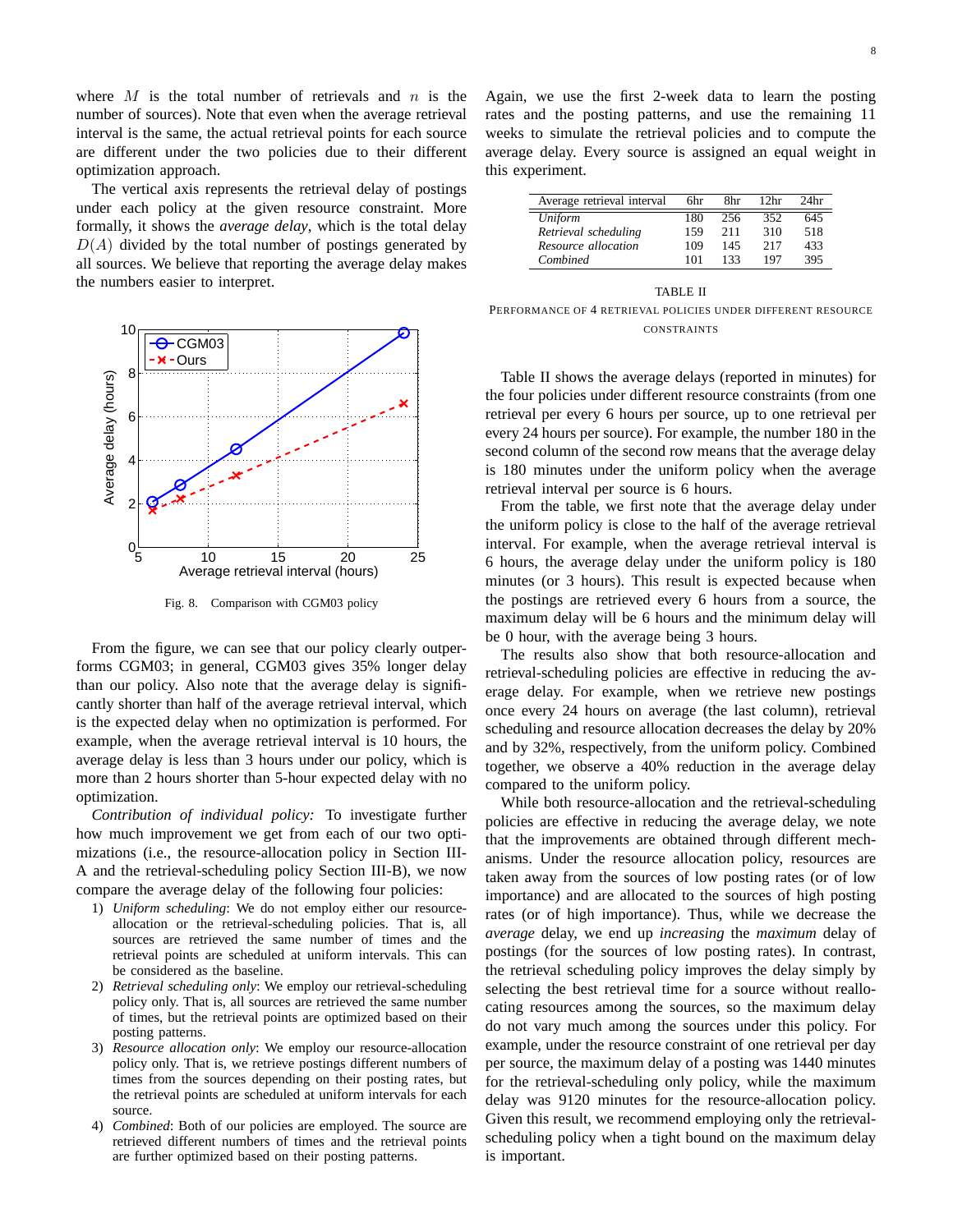#### *C. Learning the posting rates and patterns*

In Section III-C, we discussed that we use the past posting history of an RSS source to learn its average posting rate  $\lambda_i$ and its posting pattern  $\lambda(t)$ . We also discussed that if the length of the estimation period (which we refer to as the *estimation window*) for  $\lambda_i$  and  $\lambda(t)$  is too short, the estimate may be unreliable, while if the window is too long, the estimate may be obsolete. In this section, we try to experimentally identify the optimal window length for our RSS sources.

*Learning the posting rates:* We first study the optimal window length for learning the average posting rate  $\lambda_i$  for source  $O_i$ . To investigate this, at the beginning of each day, we use the past  $k$ -day history data to estimate the posting rate of each source and decide the optimal number of retrievals per day for each source. We repeat this process over the entire 3 month data and measure the average delay at the end of the 3-month period.



Fig. 9. The effect of estimation window width

Figure 9 shows the average delay of postings for different  $k$  values.<sup>8</sup> The graph shows that average delay decreases as the estimation window gets longer, which indicates more accurate estimation of the posting rates. However, there is no more improvement beyond  $k = 14$ , which suggests that 14-day worth of data is adequate to smooth out fluctuations and get reasonable estimates.

In addition, the fact that the delay does not increase after  $k = 14$  suggests that the posting rate of a source is stable and does not change significantly over time. To further investigate the change in the posting rate, we plot the following graph: We calculate the posting rate of each source using the first 14-day trace and use it as the x-coordinate. We then calculate the posting rate again based on the last 14-day trace and use it as the y-coordinate. Based on the two coordinates, we draw a x-y scatter plot in Figure 10. In this graph, if the posting rates are stable, all dots should be aligned along the diagonal line  $y = x$ . We use different colors for the dots depending on their proximity to the diagonal line.

• *Group A (darkest)*: the top 50% dots that are the closest to the diagonal,

<sup>8</sup>The graph is obtained when postings are retrieved 4 times per day per feed on average. The results were similar when we use different numbers of retrievals per day.

- *Group B (lightest)*: the top 50%–90% dots closest to the diagonal, and
- *Group C (medium light)*: the rest

In the graph, we can see that most of the dots are very close to the line  $y = x$ ; more than 90% of the dots are tightly clustered in a narrow band around  $y = x$ . This result indicates that the posting rates of most sources are stable, at least within the RSS sources that we monitored in our experiments.



Fig. 10. Correlation between posting rate measured at different time

*Learning posting pattern:* We now study the optimal window size for learning the posting pattern  $\lambda(t)$ . For this task, as we described before, we count the number of hourly postings at every source and build a daily histogram of hourly postings. We then overlap the daily histograms for the  $k$ -week data for each source and obtain a graph similar to Figure 11, which we use as the  $\lambda(t)$  graph of the source. Different k values are used to obtain this cumulative count graph. Our retrieval scheduling policy is then applied and the average delay is measured for each  $k$  value setting. The result of this experiment is shown in Figure 12 with x-axis showing the  $k$  value used to obtain the  $\lambda(t)$  graph and the vertical axis showing the average delay at the given  $k$  value. The graph shows that the size of  $k$  does not affect the final delay too much, which indicates that the accuracy of the posting pattern estimation is not affected by the estimation window size much. Given this result and the result from the posting rate estimation, we conjecture that past 14 day history data is a good choice in learning both the posting rate and the pattern of each source.

#### *D. Potential saving by push-based approaches*

Other than the pull-based approach that we have mainly investigated in this paper, there can be a push-based approach where the data sources notify the aggregator whenever a new posting appears. Under this approach, the aggregator no longer needs to poll the sources regularly or maintain the postingpattern profile of each source. Furthermore, since only new postings can be pushed to the aggregator, no resource will be wasted retrieving previously downloaded postings. In our dataset, it shows that, on average, each RSS feed contains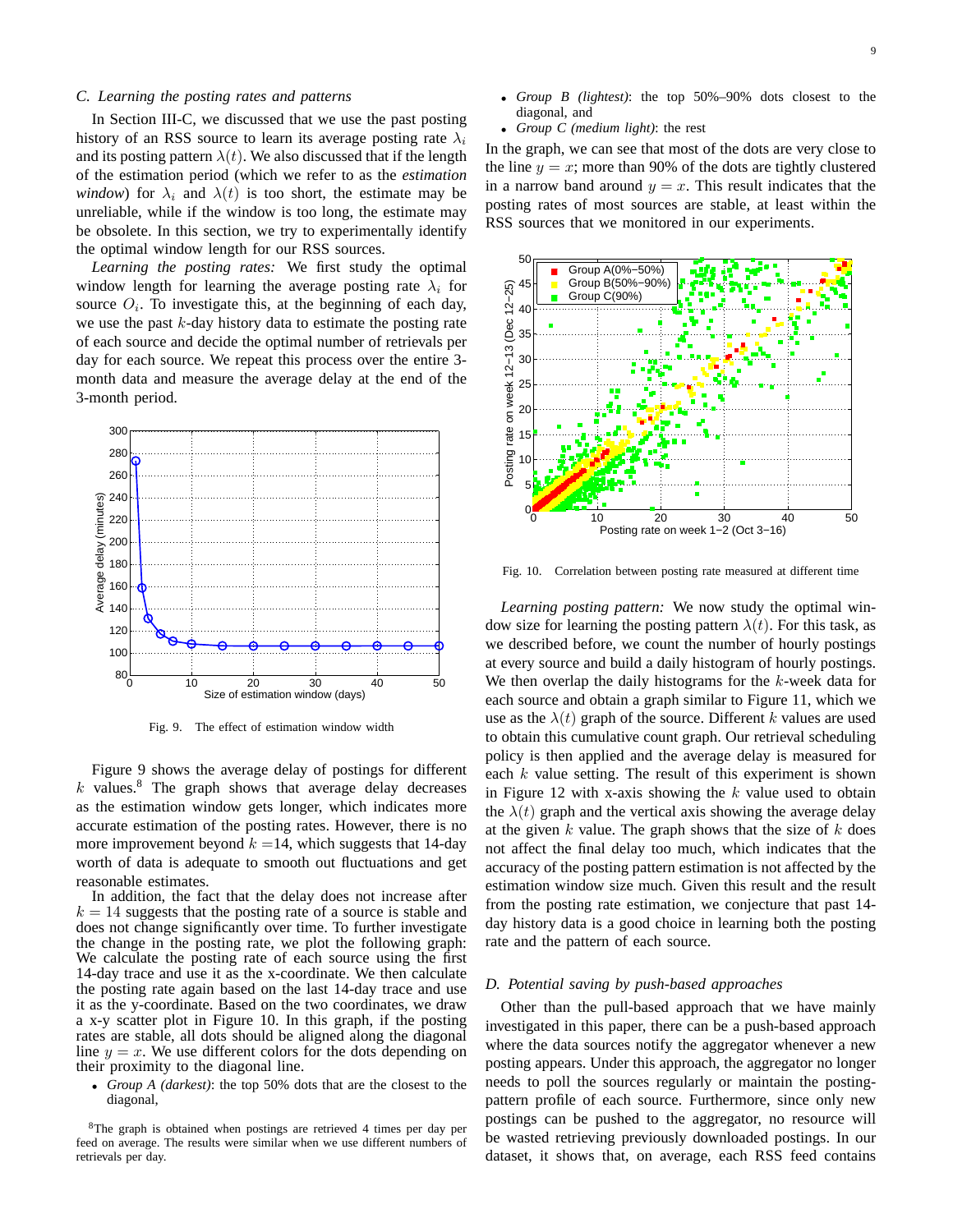

Fig. 11. Aggregated posting pattern of 5,566 RSS feeds



Fig. 12. Effect of different learning period of posting patterns

the 12 most recent postings on average.<sup>9</sup> However, each feed only generates 4.3 new postings per day on average; therefore, if the aggregator retrieves from the data sources once a day under the pull-based approach, about  $7.7/12 = 64\%$  of the bandwidth will be wasted in retrieving previously downloaded postings, which will be saved when a push-based approach is employed. Furthermore, if implemented correctly, a pushbased approach can potentially eliminate any noticeable delay of new postings at the aggregator, which is very difficult to achieve under the pull-based approach. For example, given our experimental results, if we want to achieve the average delay of less than an hour, the aggregator needs to contact the sources at the average rate of once every three hours under the pullbased approach, which corresponds to 8 retrievals per day. In comparison, a push-based approach will deliver a new posting to the aggregator only 4.3 times per day on average given their posting generation rate, which is roughly 50% reduction in the

 $9$ The majority of implementation is to return either the 10 or 15 latest postings.

number of retrievals per day.

These estimates show that a push-based approach is clearly beneficial to the aggregator in both saving bandwidth and the number of retrievals. However, it remains to be seen how widely a push-based approach will be deployed on the Internet, given the dominant adoption of the existing pullbased protocols, and a number of potential problems that a push-based approach entails (such as the problem of spamming by certain RSS feeds that generate bogus spam postings in order to be shown more prominently at the aggregator and the problem of the additional cost at the sources for maintaining the list of subscribed aggregators and their preferences).

# V. RELATED WORK

References [7], [9], [10], [11], [13], [14], [15], [17], [31] investigate the problem of maintaining a fresh copy of Web pages for search engines. While the general problem is similar, the exact model and overall goals are significantly different from ours. For example, references [7], [9], [10], [13], [31] assume the homogeneous Poisson model to describe Webpage changes (which does not consider the fluctuations in the change rate as discussed in Section II-A). References [5], [8] investigate the problem of minimizing the time to download *one snapshot* of the Web by efficiently distributing the downloading task to multiple distributed processes.

In more recent work [30], [40], researchers have proposed new crawling strategies to improve the user satisfaction for Web search engines by using more sophisticated goal metrics that incorporate the query load and the user click-through data. Since this body of work mainly focuses on getting improvement by exploiting the *user behavior* in the context of Web search, it still assumes a relatively simple model to predict the changes of Web pages. For example, reference [30] assumes that Web pages always change in the same manner after every refresh. We believe that a more sophisticated change model such as our periodic inhomogeneous Poisson process can further improve the result of these studies and is complementary to this body of work.

In the context of relational database, reference [17] has studied the use of periodic inhomogeneous Poisson process (referred to as Recurrent Piecewise-Constant Poisson process in the reference) to model record updates in a database. Due to the difference in the general goal and user requirements, however, its overall problem formulation and final solutions are significantly different from ours.

Researchers [14], [29] have also studied a sourcecooperative approach where data sources actively *push* new changes to the aggregator. While these push-based approaches have significant benefits, it remains to be seen whether they will be widely adopted for the general Web.

There have been recent efforts to make Web crawling more efficient by improving the underlying protocol. For example, Google sitemap protocol [19] allows a site administrator to publish the list of pages available at her site at a predefined location together with the last modification dates of the pages. While this new protocol helps a crawler discover new Web pages and their changes more efficiently, it is still based on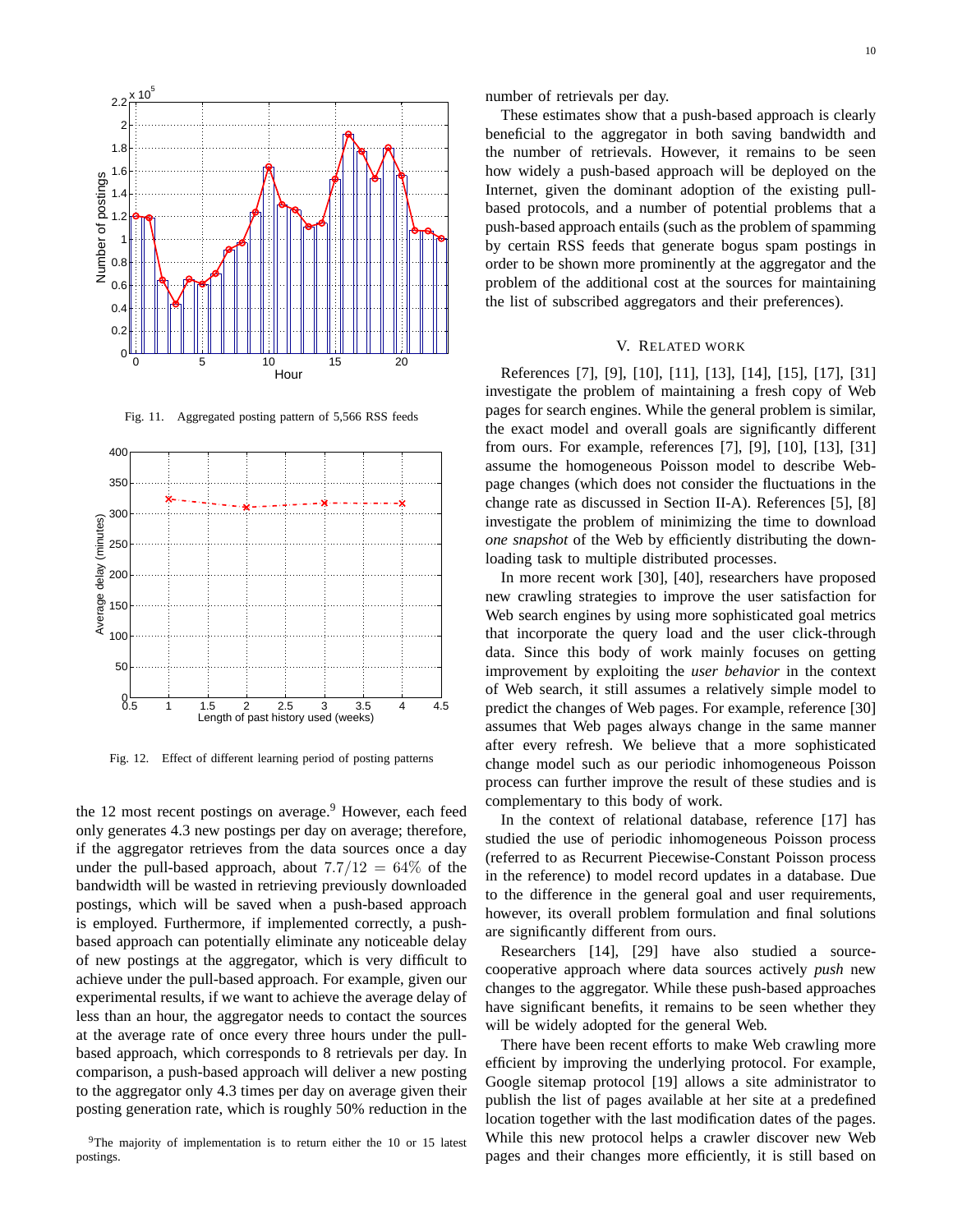the *pull* architecture, where a Web crawler is still responsible for periodically contacting the sites and downloading changes. Therefore, even if this protocol are widely deployed, our monitoring policy will be still helpful in reducing the retrieval delay of new postings.

Researchers have studied publisher-subscriber systems [1], [6], [16], [25], [34], [41] and proposed strategies for the efficient dissemination of information in these systems. This body of work mainly focuses on the efficient filtering of the overwhelming incoming data stream against a large pool of existing subscriber profiles, and the efficient data delivery method in the Internet scale; different from this body of work, our aggregator is not passively waiting for new data to come in; instead, the aggregator monitors and actively pulls from different data sources to collect new postings.

Researchers in the information retrieval communities have also tackled the similar problem of monitoring multiple data source but in the perspective of improving information relevance, which complements the information freshness issue addressed in this paper. Under the federated search and P2P search framework, references [26], [28], [35] have proposed algorithms for querying a subset of data sources while maintaining a high quality of search result. Reference [21] has provided a theoretical study on the trade-off between wait-time in querying the underlying data sources and providing reasonable quality of results to users. In terms of efficient content delivery, reference [39] has extended the publish/subscribe model on DHT network that considers data and language model in data placement process.

Google Alerts [18] and a number of blog aggregation services [2], [3] provide ways for users to subscribe to a set of news sources and get notified of any new articles. Unfortunately, the details of their implementation is a closely guarded secret. Besides, many interesting WWW applications, such as blogging and semantic web [23], semantic information retrieval based on XML data [12], and the recently emerged Mashup [27] technology can all benefit from a more efficient dissemination and exchange of content in the XML/RSS format. We believe that our work can be helpful to further improve these systems by providing the formal foundation and a disciplined solution to the delay minimization problem in order to provide timely service.

#### VI. CONCLUSION

In this paper we have investigated the problems related to an RSS aggregator that retrieves information from multiple RSS sources automatically. In particular, we have developed a new RSS monitoring algorithm that exploits the non-uniformity of the generation of new postings and is able to collect new data efficiently using minimal resources. Our results have demonstrated that the aggregator can provide news alerts significantly faster than the best existing approach under the same resource constraints. In addition, based on the analysis of the collected RSS data, it suggests that the posting rate follows a power-law distribution, and that the posting rate and pattern remain fairly stable over time. Finally, we have estimated the potential benefit of a push-based approach to the aggregator by

measuring its saving in bandwidth and the number of retrievals per day.

The ability to provide timely information to Web users is of high commercial value to a Web service provider in both attracting user traffic and mining user behavior. We believe that existing RSS aggregators and blog search engines will benefit from the proposed monitoring policy to provide up-todate information to users.

#### ACKNOWLEDGEMENT

This work is partially supported by NSF (CNS-0626702, IIS-0534784, IIS-0347993) and ETRI. Any opinions, findings, and conclusions or recommendations expressed in this material are those of the author(s) and do not necessarily reflect the views of the funding institutions. The authors would like to thank the reviewers for their valuable comments to improve this paper.

#### **REFERENCES**

- [1] Mehmet Altmel and J. Michael Franklin. Efficient Filtering of XML Documents for Selective Dissemination of Information. In *VLDB Conference*, 2000.
- [2] Bloglines. http://www.bloglines.com.
- [3] Blogpulse. http://www.blogpulse.com.
- [4] B.E. Brewington and G. Cybenko. How Dynamic is the Web. In *WWW Conference*, 2000.
- [5] Andrei Z. Broder, Marc Najork, and Janet L. Wiener. Efficient URL Caching for World Wide Web Crawling. In *WWW Conference*, 2003.
- [6] Jianjun Chen, David J. DeWitt, Feng Tian, and Yuan Wang. NiagaraCQ: A Scalable Continuous Query System for Internet Databases. In *SIGMOD Conference*, 2000.
- [7] Junghoo Cho and Hector Garcia-Molina. Synchronizing a database to Improve Freshness. In *SIGMOD Conference*, 2000.
- [8] Junghoo Cho and Hector Garcia-Molina. Parallel crawlers. In *WWW Conference*, Honolulu, Hawaii, May 2002.
- [9] Junghoo Cho and Hector Garcia-Molina. Effective Page Refresh Policies for Web Crawlers. *ACM TODS*, 28(4), 2003.
- [10] Junghoo Cho and Hector Garcia-Molina. Estimating Frequency of Change. *ACM TOIT*, 3(3), August 2003.
- [11] Junghoo Cho and Alexandros Ntoulas. Effective Change Detection Using Sampling. In *VLDB Conference*, 2002.
- [12] Jennifer Chu-Carroll, John Prager, Krzysztof Czuba, David Ferrucci, and Pablo Duboue. Semantic Search via XML Fragments: A High-Precision Approach to IR. In *Proceedings of the International Conference on Research and Development in Information Retrieval (SIGIR)*, 2006.
- [13] Edward G. Coffman, Jr., Zhen Liu, and Richard R. Weber. Optimal robot scheduling for web search engines. *Journal of Scheduling*, 1(1), 1998.
- [14] Pavan Deolasee, Amol Katkar, Ankur Panchbudhe, Krithi Ramamritham, and Prashant Shenoy. Adaptive Push-Pull: Disseminating Dynamic Web Data. In *WWW Conference*, 2001.
- [15] Jenny Edwards, Kevin McCurley, and John Tomlin. An Adaptive Model for Optimizing Performance of an Incremental Web Crawler. In *WWW Conference*, 2000.
- [16] Francoise Fabret, Arno Jacobsen, Francois Llirbat, Joao Pereira, and Ken Ross. Filtering Algorithms and Implementation for Very Fast Publish/Subscribe Systems. In *SIGMOD Conference*, 2001.
- [17] Avigdor Gal and Jonathan Eckstein. Managing Periodically Updated Data in Relational Databases: A Stochastic Modeling Approach. *Journal of the ACM*, 48(6):1141–1183, 2001.
- [18] Google Alerts. http://www.google.com/alerts.
- [19] Google Sitemaps Protocol Beta. https://www.google.com/ webmasters/sitemaps/docs/en/about.html.
- [20] D. Gruhl, R. Guha, David Liben-Nowell, and A. Tomkins. Information Diffusion Through Blogspace. In *WWW Conference*, 2004.
- [21] Kartik Hosanagar. A Utility Theoretic Approach to Determining Optimal Wait Time in Distributed Information Retrieval. In *Proceedings of the International Conference on Research and Development in Information Retrieval (SIGIR)*, 2005.